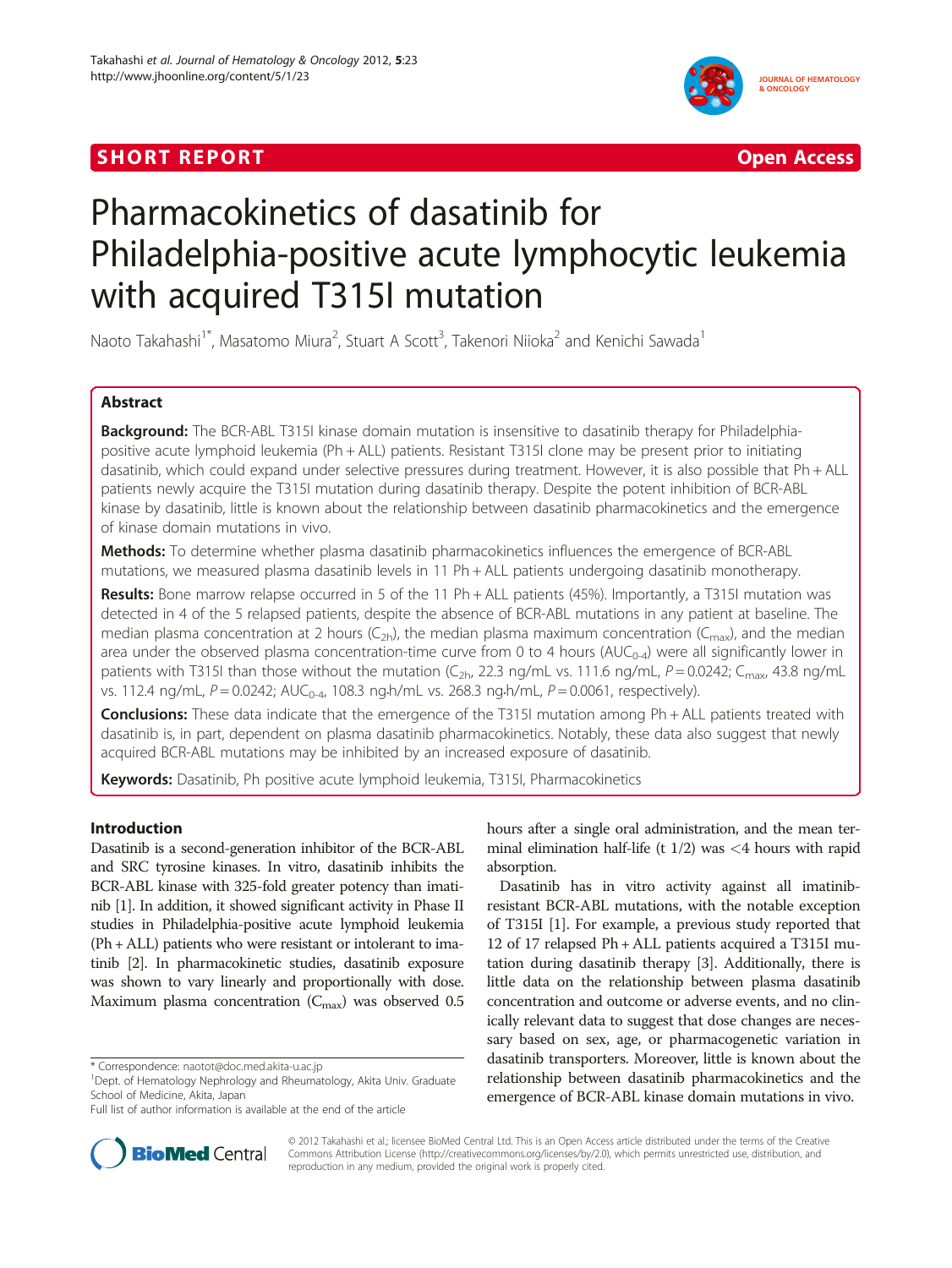#### Methods

## Pharmacokinetic analyses

Plasma dasatinib concentrations prior to therapy and 1 to 4 hours after administration ( $C_{0h}$ ,  $C_{1h}$ ,  $C_{2h}$  and  $C_{4h}$ ) on day 7, which previously has been found to represent a stable period of dasatinib pharmacokinetics [[4\]](#page-3-0), were measured by HPLC. Pharmacokinetic analyses of dasatinib were performed using the standard noncompartmental method with WinNonlin (Pharsight Co., Mountain View, CA, version 4.0.1). The area under the observed plasma concentration-time curve from 0 to 4 hours  $(AUC_{0.4})$  was calculated using the linear trapezoidal rule.  $C_{\text{max}}$  was obtained directly from the profile.

#### BCR-ABL Mutation analyses

Peripheral blood samples were obtained at baseline of dasatinib initiation and at bone marrow relapse. The bcr-abl fusion transcript was analyzed for mutations using direct sequencing.

## Statistical analyses

Statistical analyses were carried out using SPSS (SPSS Japan Inc., Tokyo, Japan, version 17.0) and the data are presented as medians (quartile 1-quartile 3). Differences in reported parameters between two patient groups were evaluated using the Mann-Whitney's U test. Time to event was measured from the date of dasatinib administration to the date of hematological relapse, date of death from any cause, or date of last molecular examination for patients who did not relapse. Event-free survival (EFS) was estimated using the Kaplan- Meier method. Values of  $P < 0.05$  were considered significant.

## Study conduct

The study was conducted in accordance with the Declaration of Helsinki. Informed consent was obtained from all patients according to institutional guidelines. The study was approved by the Akita University Research Ethics Board.

## Results

Eleven patients with Ph + ALL received dasatinib monotherapy as an induction therapy according to previous study reported by Foà et al [[3\]](#page-3-0) (Table 1). The mean age was 59.0 years (range: 22–80 years), and 54.5% of the patients were male. No patient had severe hepatic or renal dysfunction. Median treatment duration of dasatinib monotherapy was 221 days (151.3-355.5 days).

There were no CNS leukemia or CNS relapses among any of the patients during dasatinib monotherapy and all patients achieved hematological remission; however, bone marrow relapse was observed in  $5$  of the  $11$  Ph + ALL patients (45%). Importantly, a T315I mutation was detected in 4 of the 5 relapsed patients by direct sequencing, despite the absence of BCR-ABL mutations in any patient at baseline. The median EFS for Ph + ALL patients with T315I was 197 days. In contrast, the median EFS for patients without T315I had not yet been reached, and the estimated 20-month survival rate was 70%.

Table [2](#page-2-0) summarizes the comparison between clinical characteristics and dasatinib pharmacokinetics in patients with and without T315I during dasatinib therapy. With the exception of platelet count, no correlations were detected with any clinical characteristics and T315I emergence;

Table 1 Patients and clinical outcomes with dasatinib monotherapy

| No             | Age | Sex | Dasatinib dose | <b>BM</b> relapse | <b>BCR-ABL mutation</b> | EFS, day | Outcome / Event (cause of death) |
|----------------|-----|-----|----------------|-------------------|-------------------------|----------|----------------------------------|
|                | 56  | M   | 100 mg QD      | No                | <b>No</b>               | $624*$   | SCT in CMR                       |
| $\overline{2}$ | 56  | M   | 100 mg QD      | No                | No                      | 149      | dead (infection)                 |
| $\overline{3}$ | 64  | F   | 100 mg QD      | No                | No                      | 318      | <b>CMR</b>                       |
| $\overline{4}$ | 68  | M   | 100 mg QD      | Yes               | T315I                   | 368      | dead (PD)                        |
| 5              | 67  | F   | 100 mg QD      | Yes               | T315I                   | 197      | dead (PD)                        |
| 6              | 22  | F   | 100 mg QD      | No                | <b>No</b>               | 634*     | SCT in CMR                       |
| $\overline{7}$ | 77  | M   | 50 mg BID      | Yes               | T315I                   | 221      | dead (PD)                        |
| 8              | 63  | F.  | 50 mg QD       | Yes               | T315I                   | 106      | dead (PD)                        |
| 9              | 80  | F.  | 100 mg QD      | No                | No                      | 269      | <b>CMR</b>                       |
| 10             | 32  | M   | 100 mg QD      | No                | No                      | 158      | <b>CMR</b>                       |
| 11             | 78  | M   | 100 mg QD      | Yes               | <b>No</b>               | 114      | dead (PD)                        |

BM, bone marrow; EFS, event-free survival; OS, overall survival; M, male; F, femal; QD, once a day; BID, twice a day; SCT, stem cell transplantation; CMR, complete molecular response; PD, progressive disease; \* a date of SCT was evaluated as censoring for analysis of EFS.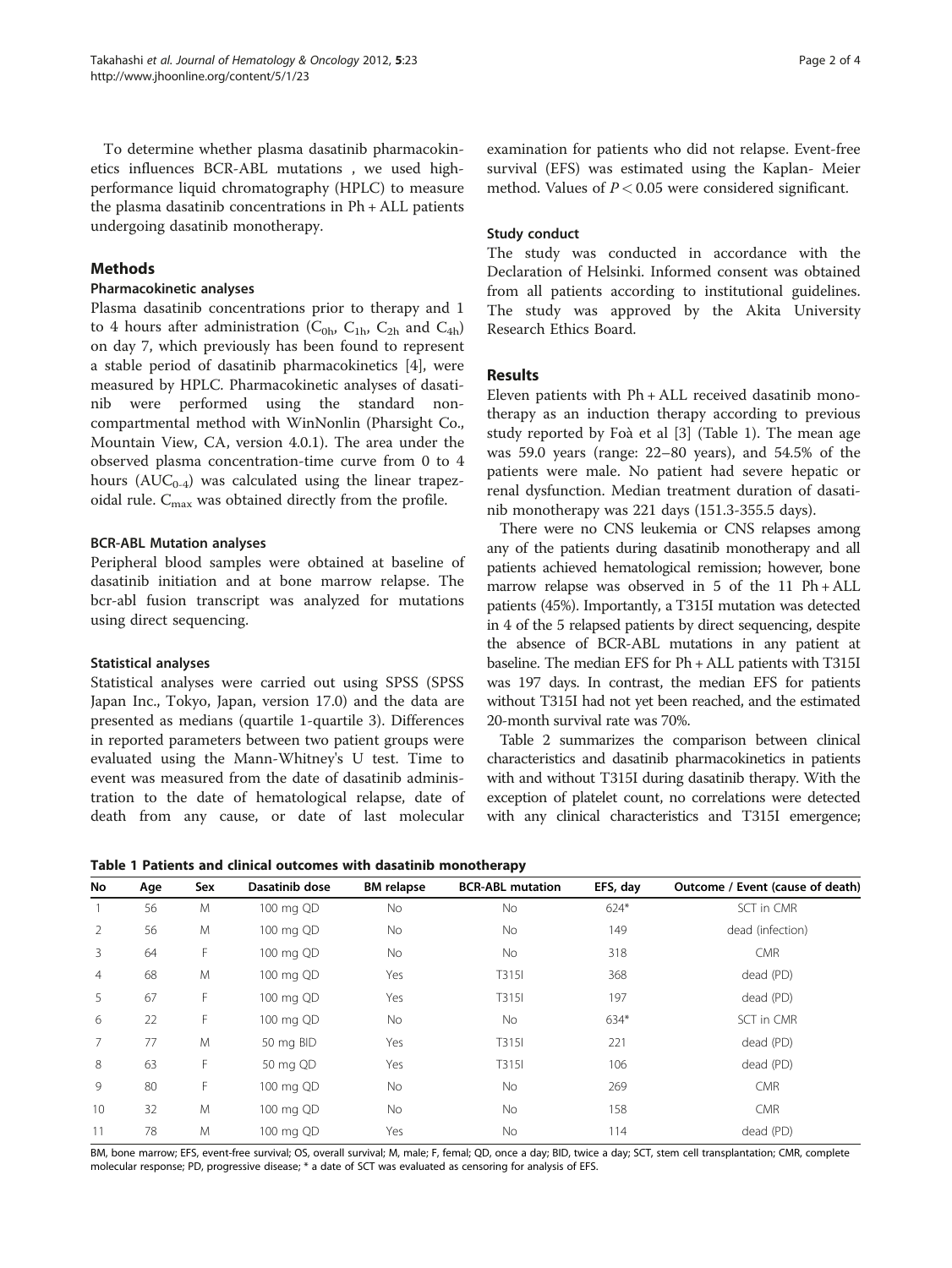|                                                       | T315 $(n=4)$                    | Without T315I $(n = 7)$         | P-Value |
|-------------------------------------------------------|---------------------------------|---------------------------------|---------|
|                                                       | median (quartile 1- quartile 3) | median (quartile 1- quartile 3) |         |
| Sex <sup>+</sup> Female                               | 2(50.0)                         | 3(42.9)                         | 0.6515  |
| Age (year)                                            | $67(64 - 72)$                   | $56(38.5 - 71)$                 | 0.4121  |
| Bodily weight (kg)                                    | $50.3$ (48.3 - 60.1)            | 49.0 (44.2 - 52.8)              | 0.7879  |
| Body surface area $(m^2)$                             | $1.49(1.46 - 1.57)$             | $1.45(1.39 - 1.57)$             | 0.6485  |
| White blood cell (*10 <sup>3</sup> /mm <sup>3</sup> ) | $2.4$ $(2.4 - 2.5)$             | $3.7(2.15 - 5.85)$              | 0.3833  |
| Red blood cell ( $*104$ mm <sup>3</sup> )             | 248 (241-282)                   | 291 (238-316)                   | 0.8333  |
| Platelet $(*104 /mm3)$                                | $70(50.5 - 77.5)$               | 135 (117-167)                   | 0.0167  |
| Aspartate transaminase (IU/L)                         | $32.5(19.5 - 50)$               | $33(15.5 - 34)$                 | 0.5273  |
| Alanine transaminase (IU/L)                           | $23(21-79)$                     | $23(14 - 73.5)$                 | 0.7879  |
| Serum albumin (g/dL)                                  | $4.3$ $(4.0 - 4.5)$             | $3.9(3.3 - 4.2)$                | 0.2303  |
| Total bilirubin (mg/dL)                               | $0.4$ $(0.4 - 0.5)$             | $0.4$ $(0.4 - 0.9)$             | 0.9273  |
| Serum creatinine (mg/dL)                              | $0.6$ $(0.5 - 0.8)$             | $0.6$ $(0.5 - 0.9)$             | 0.7879  |
| Single dose (mg)                                      | $100(75 - 100)$                 | 100 (100-100)                   | 0.7879  |
| $C_{0h}$ (ng/mL)                                      | $0.2$ (0.1 - 0.4)               | $0.0$ $(0.0 - 0.0)$             | 0.1091  |
| $C_{1h}$ (ng/mL)                                      | $13.2$ $(3.3 - 23.8)$           | $49.0$ (23.6 - 66.7)            | 0.0727  |
| $C_{2h}$ (ng/mL)                                      | $22.3$ (5.8 - 43.8)             | $111.6(65.1 - 122.8)$           | 0.0242  |
| $C_{4h}$ (ng/mL)                                      | 34.6 (10.6 - 76.3)              | $69.7(66.9 - 95.3)$             | 0.1636  |
| $C_{\text{max}}$ (ng/mL)                              | 43.8 (19.1 - 77.0)              | 112.4 (95.3 - 122.8)            | 0.0242  |
| $AUC_{0-4h}$ (ng-h/mL)                                | 108.3 (49.2 - 139.2)            | 268.3 (220.0 - 307.3)           | 0.0061  |

<span id="page-2-0"></span>Table 2 Comparison of the clinical characteristics and dasatinib pharmacokinetics in patients with and without a T315I mutation

† Data presented as numbers (%) of patients;

 $C<sub>nh</sub>$ , plasma concentration at n hour after dasatinib administration;

 $C_{\text{max}}$  maximum plasma concentration less than 4 hours after dasatinib administration;

 $AUC_{0-4h}$ , area under the plasma concentration-time curve from 0 to 4 hours.

however, significant differences in plasma  $C_{2h}$ ,  $C_{max}$  and  $AUC_{0-4h}$  were detected between patients with T315I and those without  $(P = 0.0242, 0.0242,$  and 0.0061, respectively, Figure 1).

#### **Discussion**

The emergence of a BCR-ABL kinase domain mutation during dasatinib therapy, particularly T315I, is a significant concern that requires careful consideration of